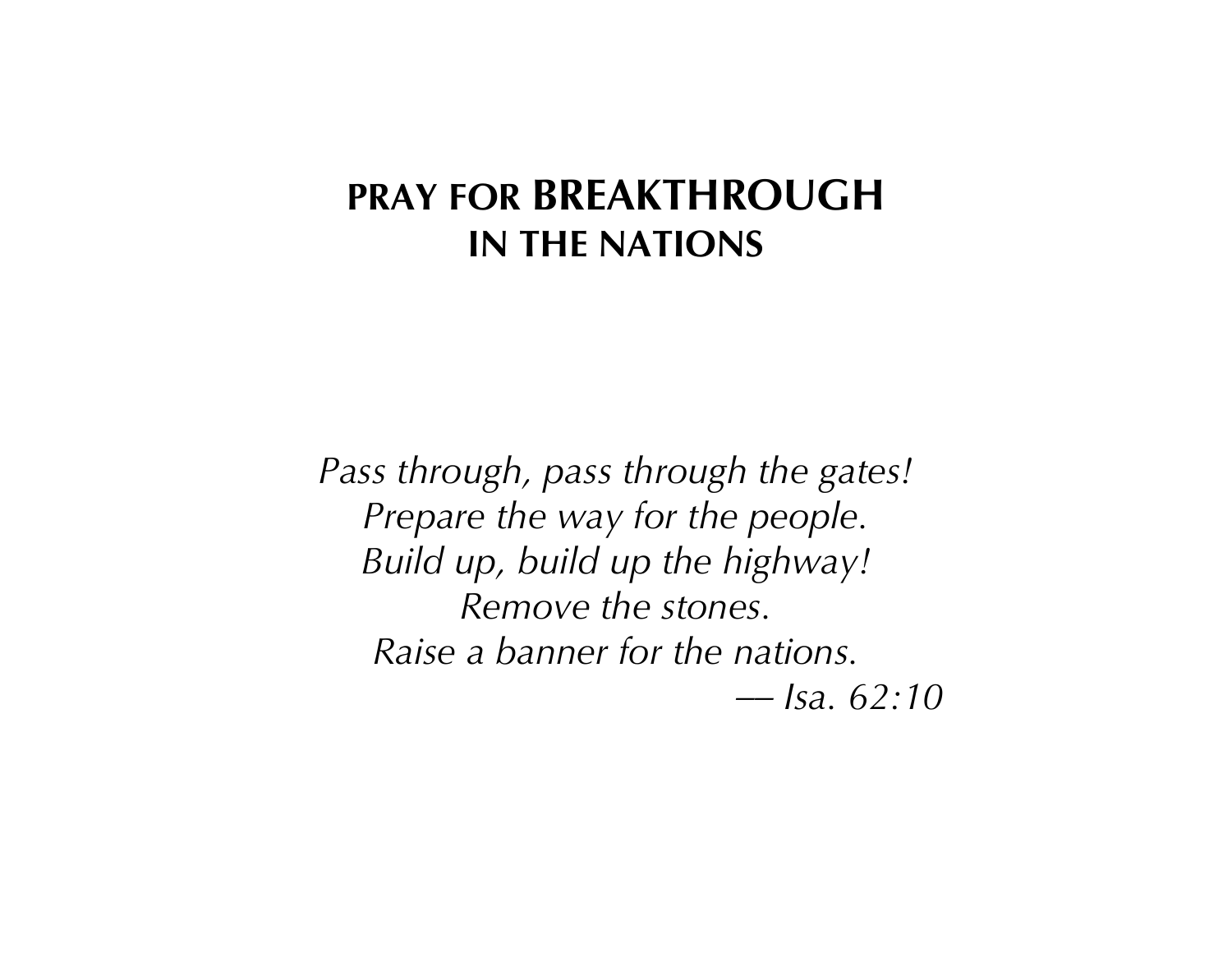## ◆ **Pass Through the Gates** ◆

EUROPE ❖ Pray for an increase of **spiritual hunger and deep humility** to drench the hearts of the lost in Europe. Pray that as they quest after truth, they will do so with hearts willing to submit to the Lordship of Jesus. Pray that hungry hearts will be transformed by the grace of the gospel and by the power of The Holy Spirit.

SOUTHEAST ASIA MUSLIMS ❖ Pray that God will open the door for the people of Muslim Southeast Asia to **read His Word and understand** the way He has opened for them. Pray that they will see that they cannot work their way to salvation.

EAST ASIA  $\triangleleft$  Ask the Lord to break open the gates of captivity over people's minds in East Asia. Pray for the people of these nations to have sound minds, free from deception. Pray that the Holy Spirit will **open closed minds** to hear the truth of the gospel and believe it.

SUB-SAHARAN AFRICA ❖ Pray that the doors of witchcraft, ancestral worship, and serving other gods will close as Jesus is revealed for who He is in Sub-Saharan Africa. Pray for the eyes of the lost to be opened to the deception of manipulation and control. Ask the Holy Spirit to **purify the African Church** from syncretism and mixture with evil things.

LATIN AMERICA  $\triangle$  Ask God to open the gates for Latin American believers to **come out of a poverty mindset** and take action to transform their own nations and other nations of the world. Pray that believers will be awakened to their opportunity and responsibility to make disciples (Matt. 28:18-20). Ask the Lord to provide resources and political freedoms to mobilize His Church in Latin America.

NORTH AFRICA ❖ North Africans are in bondage to a false religion. They believe many lies, and most have never had an opportunity to hear the truth. It will take significant spiritual warfare for people to be delivered from their captivity. Pray that both local and foreign believers will **devote themselves to prayer**, fasting, and worship so that many may come to know Jesus. Pray that our teams and other believers in North Africa will experience such supernatural unity that the nations will believe Jesus is who He says He is (John 17:23).

SOUTH ASIA ❖ Ask God to **break off spiritual bondages of fear** so that the unreached people groups of South Asia will enter His kingdom in powerful ways. Pray that fears of doing something outside of family and community expectations be replaced by amazing faith to believe that Jesus will bring new life to their communities. Pray that, instead of thinking of Jesus as a "foreign" God, people will joyfully come to know Jesus as "God with us," the One for whom they have been created (Matt. 1:23, Col. 1:16).

SOUTHEAST ASIA BUDDHISTS ❖ In the Buddhist nations of Southeast Asia, most people think that Buddhism is the only answer for the problems they are facing. Ask the Holy Spirit to open the gates and the ancient doors of the Buddhist world and **bring people out of this lie**. Pray that the peoples of these nations will let down the walls of emotionless hearts and connect with the God who created their hearts for love.

MIDDLE EAST  $\triangleleft$  Pray for the eyes and hearts of people in the Middle East and Central Asia to open to **the truth of who Jesus is**. As they encounter the truth, pray for them to be filled with the gift of faith to believe and follow Jesus.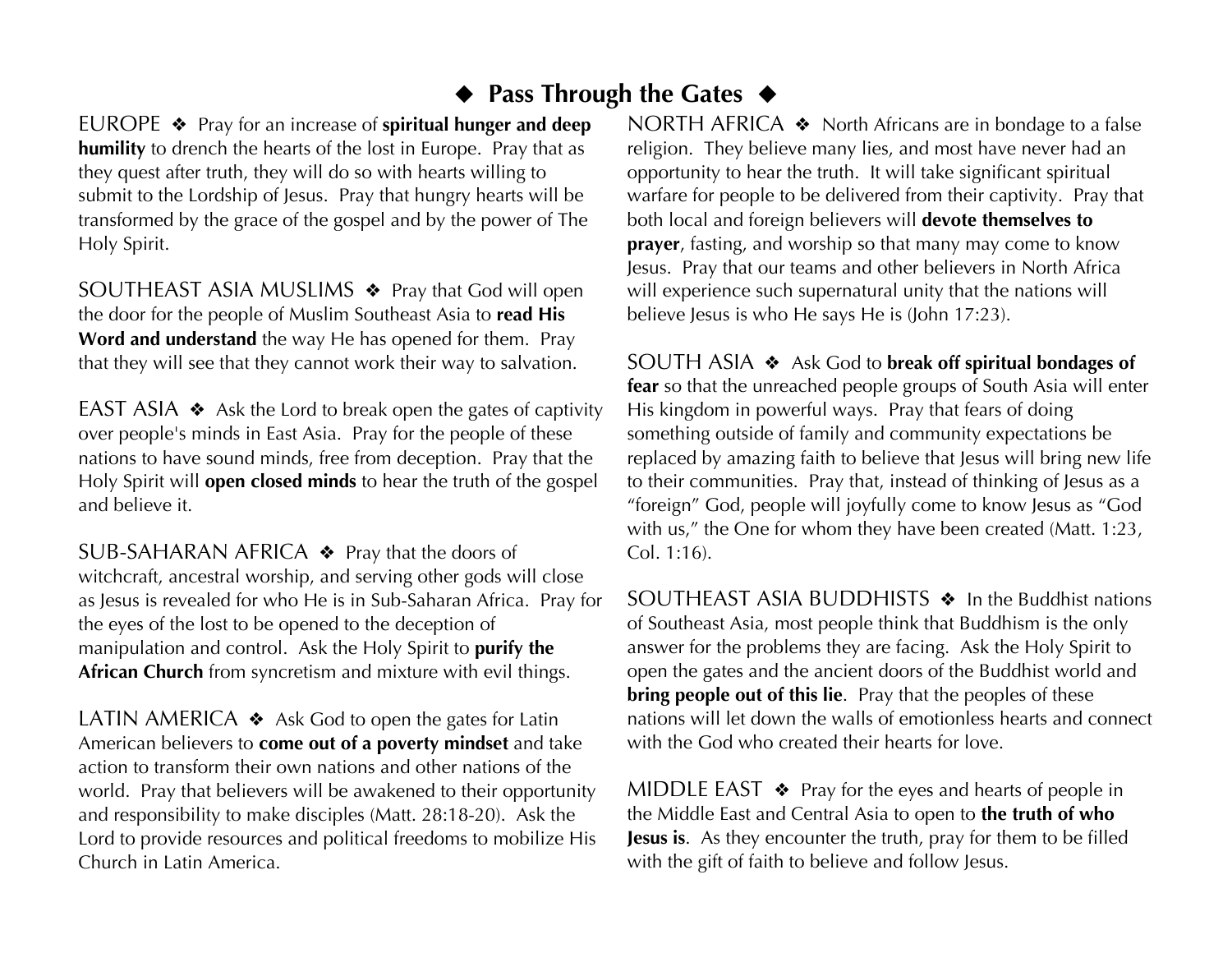## ◆ **Build Up the Highway** ◆

SOUTH ASIA ❖ Ask the Holy Spirit to empower our teams and the local Church in South Asia to **pray with increasing authority** and boldness for church-planting movements to break out. As foundations of intercession are laid, pray that local leaders will faithfully train and equip those they serve, releasing and blessing new disciples to multiply and lead in new locations so that Jesus' name and Good News will be proclaimed throughout the region to every people group (Mal. 1:11, Isa. 62:11).

NORTH AFRICA ❖ For the kingdom of God to advance rapidly in North Africa, local believers must be discipled, and they must **boldly share the message** of the gospel. Pray for each local believer to have good discipleship and a strong community focused on walking in obedience to the Bible. Pray that believers will share about Jesus boldly and fearlessly, as they should (Eph. 6:20).

LATIN AMERICA  $\triangle$  Pray for closed borders to be opened and financial needs supplied for church-planting **teams to be launched quickly** into the nations of Latin America—including teams of Latin American believers. Ask God to open every door for those who are responding to His call to make disciples in this part of the world.

SOUTHEAST ASIA MUSLIMS ❖ Pray that the Church will **build up a highway through prayer** for the Muslim peoples of Southeast Asia to come to Christ. Pray for a radical increase of intercessory prayer to smooth the way for many to hear and respond to the gospel. Ask God to remove the rocks of spiritual pride and preconceived ideas about Christ out of the way of the people.

SOUTHEAST ASIA BUDDHISTS ❖ Pray that the stones of fear, anxiety, totalitarian leadership, and spiritual bondage will be moved out of the way of the Buddhist peoples of Southeast Asia. Pray that a **highway of hope** will be built to bring the Buddhist nations to Jesus.

EAST ASIA ❖ Ask God to clear away the obstacles to our teams and other believers **preaching the gospel freely** in the nations of East Asia. Pray that neither oppressive governments nor cultural pressure will succeed in hindering the Good News from being shared with everyone who will listen.

MIDDLE EAST ❖ Pray for our Middle East teams and local believers to be filled with the **perfect love from God** that casts out all fear (1 Jn. 4:18)—the love that always trusts, always hopes, and always perseveres (1 Cor. 13:7). Ask the Lord to fill them afresh with the Holy Spirit to speak the word of God boldly.

SUB-SAHARAN AFRICA ❖ Ask God to teach our teams in Sub-Saharan Africa to **pray with heavenly insight**, "on earth as it is in heaven" (Matt. 6:10). Pray that these church-planters will increase in their authority to pray into the situations they encounter every day. Ask God to increase their intimacy with Jesus so that each one will be even more tuned in to the Holy Spirit, listening to Him in everything they do and everywhere they go.

EUROPE ❖ Ask God to give Europeans **supernatural vision** to see the Great Commission accomplished in their own spheres of influence (Matt. 28:18-20). Pray that the Holy Spirit will lead our teams in Europe to specific individuals with the gift of leadership who will catalyze discipleship in their communities.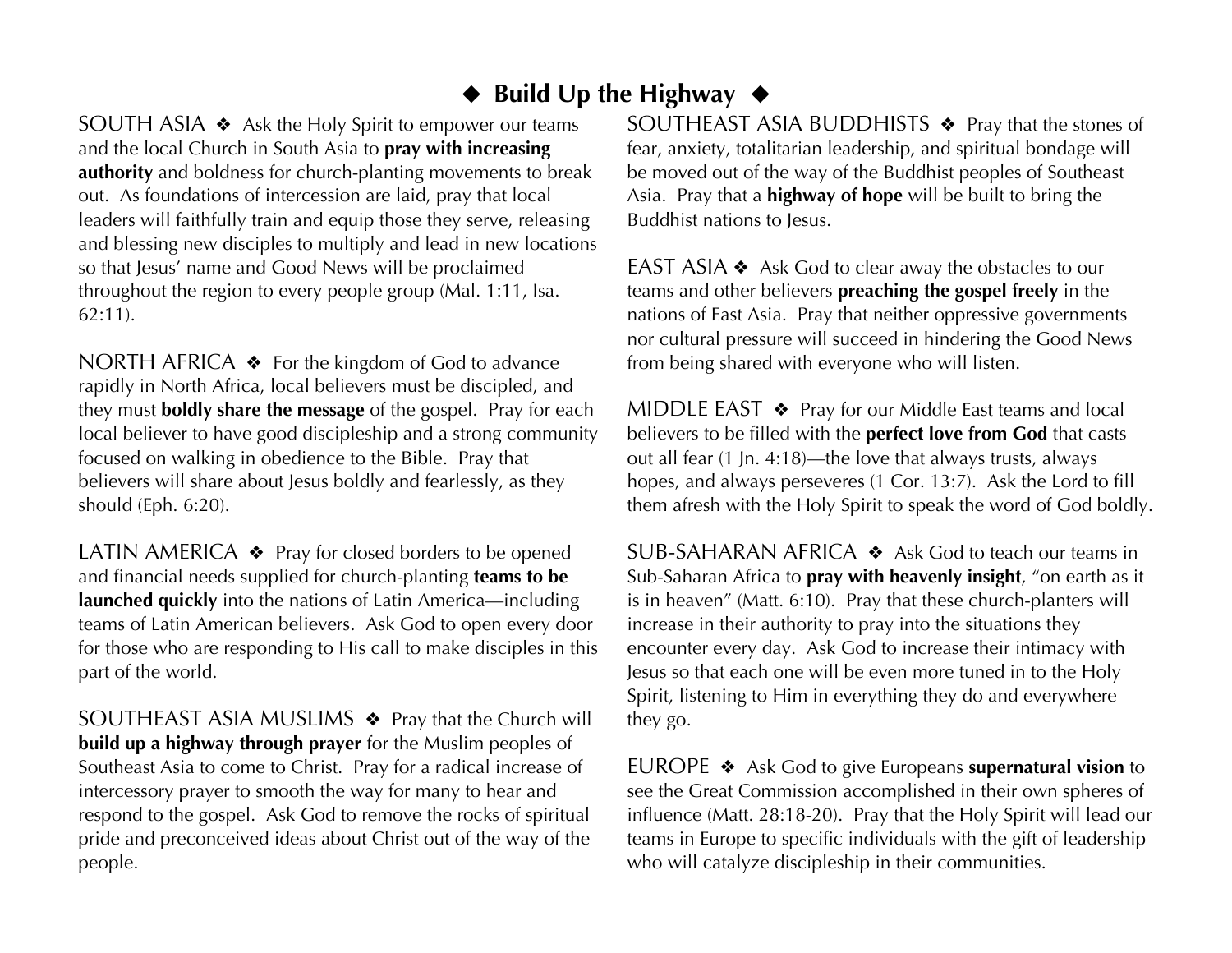## ◆ **Raise a Banner** ◆

SUB-SAHARAN AFRICA ❖ Pray that the **banner of hope** will be raised over Sub Saharan Africa. Ask the Father to reveal Jesus as the hope of nations, and the Church as the hope of the world. Pray for hope to shine in the darkest of situations and infiltrate every area of society.

MIDDLE EAST  $\triangleleft$  Pray for people in the Middle East and Central Asia to see and know that **Jesus is the Son of God**. Ask God to release supernatural revelation that Jesus is the way, the truth, and the life, and no one comes to the Father except through Him (John 14:6).

SOUTHEAST ASIA BUDDHISTS ❖ Pray that the **banner of love** will be raised over the nations of Buddhist Southeast Asia. Ask the Lord to make this banner fly higher and be seen clearer than ever before. Pray that Buddhists looking for authentic love will respond to Jesus when they see His banner of love.

SOUTHEAST ASIA MUSLIMS ♦ Pray that God will raise a banner over Muslim Southeast Asia that declares, "**I deeply love you** and want you to be My people!" Ask the Lord also to show Himself to be Jehovah Rapha, their healer (Ex. 15:26).

EUROPE ❖ God has been declaring the word **"Propel"** over our Europe teams for this season. Ask God to propel these church-planters and their local partners forward this year. Pray for each one to take leaps forward in their friendship with Jesus, and pray that their disciple-making ministries will accelerate by the power of His Holy Spirit.

EAST ASIA ❖ Pray that the **pure unconditional love of Jesus** will draw the people of East Asia into God's kingdom. Ask the Holy Spirit to help them see Jesus' sacrifice as a precious gift and to receive it with joy.

NORTH AFRICA ❖ The people in North Africa need a **revelation of Jesus**! They see Him as just another prophet and do not believe He is the Son of God and their Savior. Pray that these nations will see Jesus as He really is, as the Church walks in good deeds coming from supernatural love. Pray for the believers in North Africa to love with actions and not just in words, enabling the lost to see Jesus in them: "In the same way, let your good deeds shine out for all to see, so that everyone will praise your heavenly Father" (Matt. 5:16).

SOUTH ASIA ❖ Pray that a banner of **Jesus' victorious love** will be raised up as a powerful testimony through the body of Christ in South Asia. Ask the Holy Spirit to inspire and encourage this "royal priesthood"—the Church (1 Pet. 2:9)—that they have a special role to play and reward to receive in displaying Jesus' victorious love to their communities and people groups (Isa. 62:11).

LATIN AMERICA ❖ As both our teams and local believers seek to multiply disciples in Latin America, pray that **the culture of the Kingdom of God** will be lifted up as a model in the Church. Pray that repentance from sin and joy in the pleasures of God will permeate Christian homes and communities. Pray that the gospel will be proclaimed boldly and the Father heart of God made evident in all relationships.